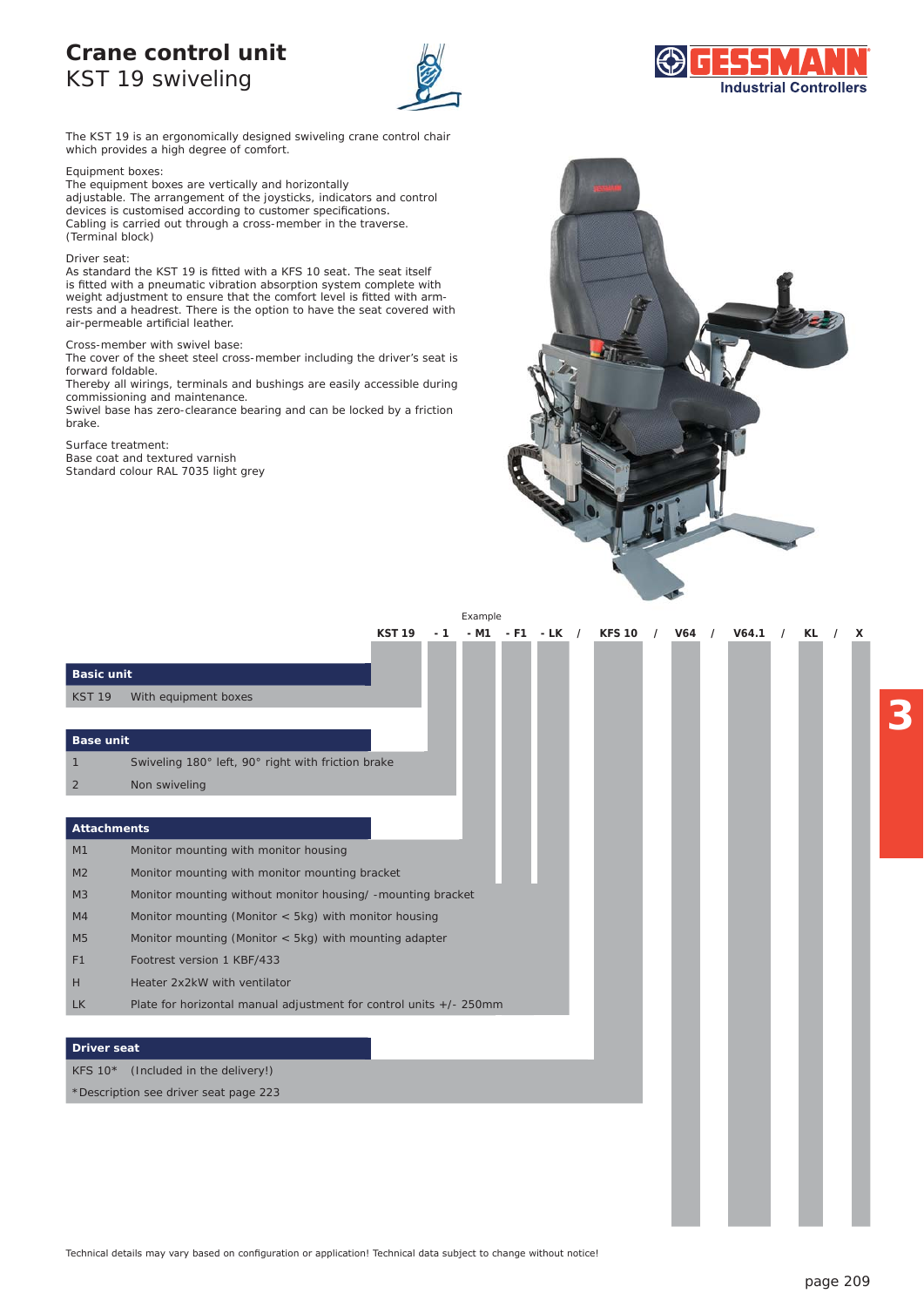# **Crane control unit**

**Industrial Controllers** 

| KST 19 swiveling |  |
|------------------|--|
|                  |  |

|              |                                                                                      | KST19 |  |  |  |  | V64.1 | KL | X |
|--------------|--------------------------------------------------------------------------------------|-------|--|--|--|--|-------|----|---|
|              | Mounting for equipment boxes                                                         |       |  |  |  |  |       |    |   |
| $V_{\cdots}$ | Multi-axis controller (see page 1)                                                   |       |  |  |  |  |       |    |   |
| S            | Single-axis controller (see page 86)                                                 |       |  |  |  |  |       |    |   |
| D            | Double-handle controller (see page 63)                                               |       |  |  |  |  |       |    |   |
| N            | Control-switch (see page 124)                                                        |       |  |  |  |  |       |    |   |
| $\cdots$     | More command and indicating devices (see page 188)                                   |       |  |  |  |  |       |    |   |
|              |                                                                                      |       |  |  |  |  |       |    |   |
| Wiring       |                                                                                      |       |  |  |  |  |       |    |   |
| <b>KL</b>    | Without wiring, but terminal block built in each terminal                            |       |  |  |  |  |       |    |   |
| <b>KLV</b>   | On terminal block 4mm <sup>2</sup> with single wire 1mm <sup>2</sup> each terminal   |       |  |  |  |  |       |    |   |
| <b>KLV</b>   | On SPS (SPS provision) with single wire 1mm <sup>2</sup> each terminal               |       |  |  |  |  |       |    |   |
| <b>KLVA</b>  | External wiring single wire highly flexible 1,5mm <sup>2</sup> 5m long each terminal |       |  |  |  |  |       |    |   |
|              |                                                                                      |       |  |  |  |  |       |    |   |
|              | <b>Special model</b>                                                                 |       |  |  |  |  |       |    |   |
| X            | Special / customer specified                                                         |       |  |  |  |  |       |    |   |

 $X<sup>1</sup>$  Special painted

#### **Option**

Radio remote control system